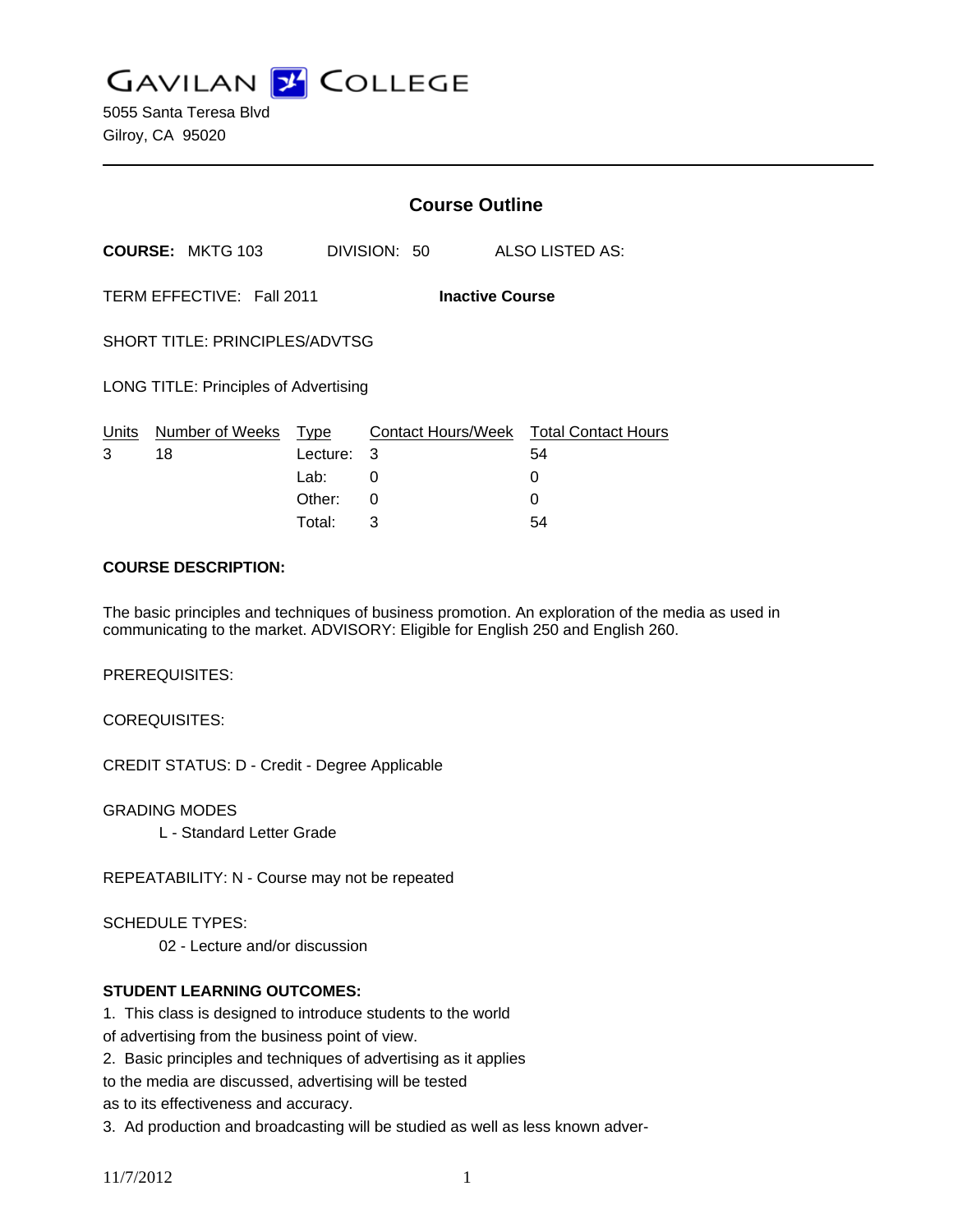tising mediums.

# **CONTENT, STUDENT PERFORMANCE OBJECTIVES, OUT-OF-CLASS ASSIGNMENTS**

Inactive Course: 04/25/2011

- 1 3 Introduction to Advertising
- 2 3 History of Advertising
- 3 3 Advertising and Marketing
- 4 3 Target Marketing
- 5 3 Media Strategy
- 6 3 Television & Radio
- 7 3 Newspaper & Magazines
- 8 3 Additional ad mediums
- 9 3 Sales Promotion
- 10 3 Advertising Psychology
- 11 3 Creativity
- 12 3 Ad layout print ads
- 13 3 Commercial Production
- 14 3 Trademarks & Packaging
- 15 3 Ad agencies and the complete ad campaign
- 16 3 Legal, social, economic aspects
- 17-18 6 FINAL PROJECTS Original product advertising

campaign

Text and projects.

COURSE OBJECTIVES:

- 1. Understand the growth of advertisng throughout history.
- 2. Understand the importance of the marketing department and
- coordination with advertising.
- 3. Learn to plan advertising to its target market.
- 4. Distinguish between and select appropriate media for advertising.
- 5. Distinguish between and develop sales promotions.
- 6. Understand some basic advertising psychology.
- 7. Develop skills in creativity.

8. Understand and practice ad layout and copy writing in print production.

- 9. Understand the steps involved in broadcast ad production.
- 10. Analyze and establish trademarks and packaging.
- 11. Understand and evaluate the role of an advertising agency.
- 12. Organize and present an entire ad campaign.

### METHODS OF INSTRUCTION:

Lecture/Discussion

# **REPRESENTATIVE TEXTBOOKS:**

^uAdvertising Procedures^s, latest edition. Prentice-Hall Publishers, Author: Kleppner

# **ARTICULATION and CERTIFICATE INFORMATION**